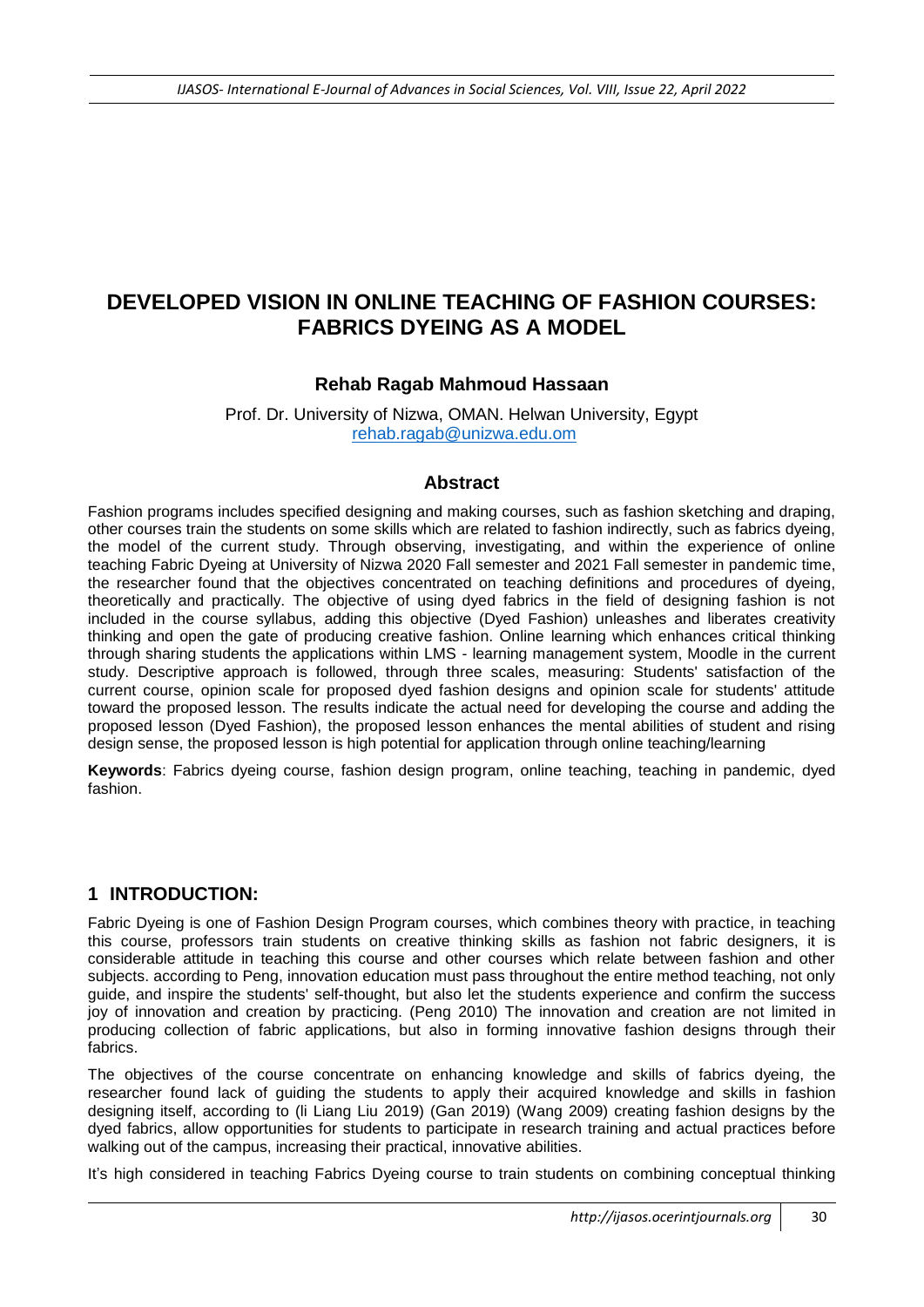with rational analysis, conceptual thinking will not be unrealistic only, focusing on forms, colours, and textures, but also effective and activate working together with rational thinking. (li, 2011) (Gan 2019) According to Gan and Wang, students must maximize their development of creative thinking while learning the design rules. The main designing ability which is needed to be promoted is the ability of designing innovative fashion. (Hassaan, 2021) presented the experiment of teaching fashion courses at the beginning of 2020 Covid-19 pandemic, how the LMS Learning Management System supported the education process practical courses, the study investigated the student's attitude toward studying fashion illustrations through distance learning. (Gan 2019) (Wang 2009). The author taught the course before pandemic in Fall 2019, found out a real need of promoting the course throughout adding lessons that integrates dyeing skills with fashion designing skills, in Fall 2020 the main objective in teaching the course through Eduwave and Moodle -Management learning systems of University of Nizwa is involving the proposed skills through online teaching. The current study represents not only exploration in fabrics dyeing online-teaching, but also developing the major courses in pandemic.

# **2 PROBLEMS**

1-What is students' satisfaction of the current course of Fabrics Dyeing, online teaching through LMS-Moodle?

2 -What are students' opinions about the proposed fashion designs which using the dyed fabrics?

3 -What are fashion designers and professors review of the proposed fashion designs using dyed fabrics of the current study?

4 -What is students' attitude toward the lesson (Dyed fashion)?

5 -what is the proposed plan of the new lesson (Dyed fashion), theoretical/ practical- objectives/ contents?

# **3 OBJECTIVES**

1 -Identifying the students' satisfaction of the current course of Fabrics Dying, which had been taught through Moodle management learning system Fall 2021.

2 -Designing creative fashion using the students dyed fabrics in Fall 2020.

3 -Review the student's portability to the proposed designed.

4 -Review the students' attitudes toward the proposed lesson entitle (Dyed fashion).

5 -Setting up the proposed lesson theoretical and practical frames, the objectives, and contents.

# **4 SIGNIFICANCE**

The significance of the study represented in considering the current study as an experiment for directing the CLOs objective of each Fashion Design course toward rising the intellectual abilities and creative thinking of students as fashion designers.

## **5 METHODOLOGY**

The study followed the descriptive approach in designing three scales:

1-Students' satisfaction rating scale of the current course of Fabrics Dyeing.

2-Opinion scale of proposed designs using dyed fabrics.

3-Opinion scale of students' attitudes toward the proposed lesson (Dyed fashion).

## **5.1 Reliability and Validity of the Instruments**

#### *5.1.1 Students' Satisfaction Rating Scale of the Current Course of Fabrics Dyeing*

The students' satisfaction rating scale of the current course of Fabrics Dyeing had been designed by the researcher on Likert's three-point scale, the scale includes two axes, the axes include (20) statements, (9) for the first axis considers the theoretical content of the current course, and (11) for the second axis considers the practical content of the current course. The reliability of the scale was verified by presenting it on some specialities, and then the scale has been put in its final form. The validity of the scale was verified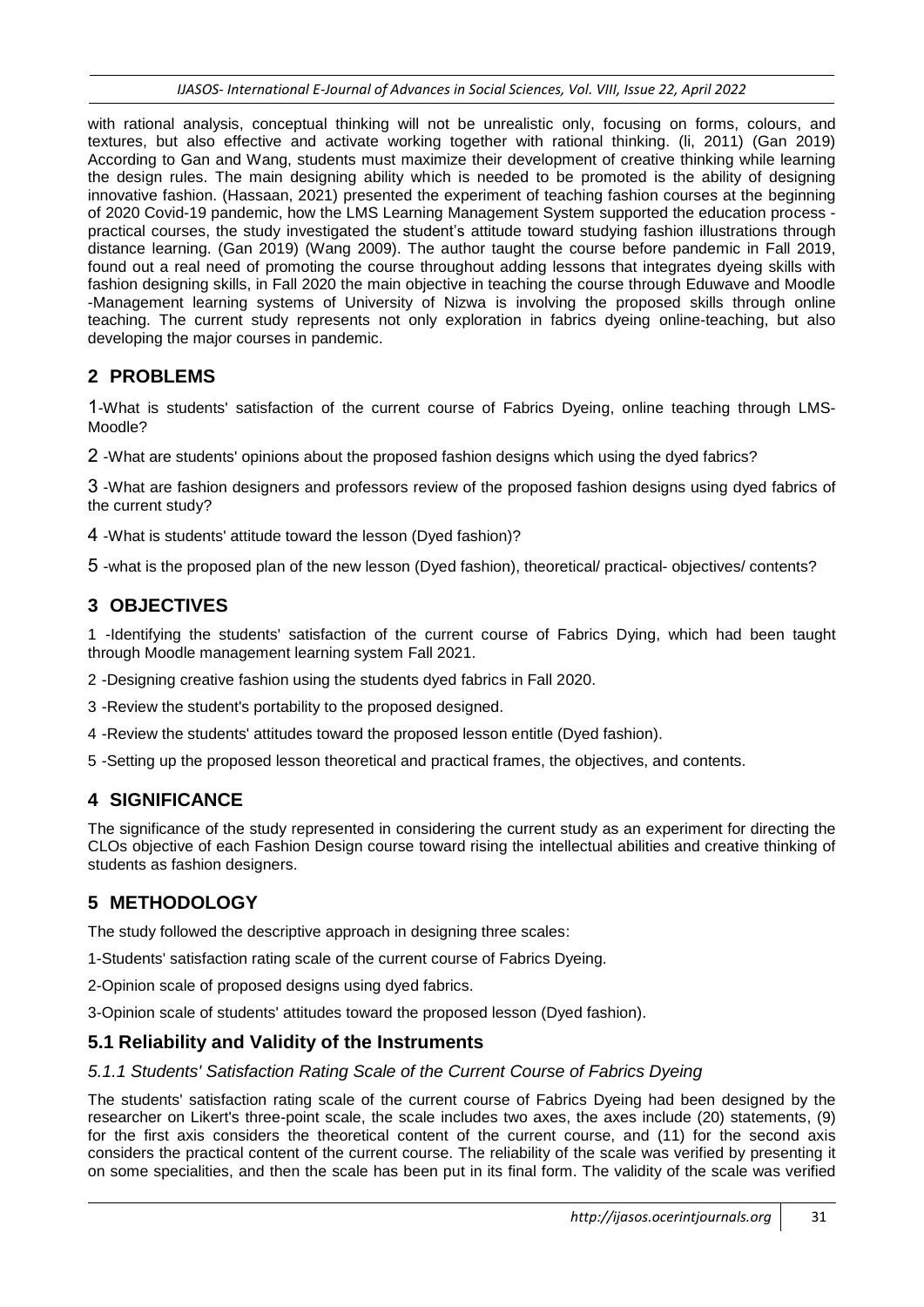by Cronbach's alpha as 0.93, which confirms its validity for application. The highest score for the scale is (60) and the lowest score is (20).

#### *5.1.2 Opinion Scale of Proposed Designs Using Dyed Fabrics*

A rating scale had been designed by the researcher, included (6) statements. The reliability of the scale was verified within presenting it to a group of supervisors, and then the scale was put in its final form. The validity of the opinion scale of proposed dyed fashion was verified by Cronbach's alpha as 0.87, which approve its validity for application. The evaluating was measured by Likert's three-point scale, so that the highest score for the scale for the (9) proposed designs is (189) and the lowest score is (63).

#### *5.1.3 Opinion Scale of Students' Attitudes toward the Proposed Lesson (Dyed fashion)*

The students' opinion scale toward the proposed lesson had been designed by the researcher on Likert's three-point scale, the scale includes two axes, the axes include (10) statements, (4) for first axis, the theoretical contents of the current course, and (6) for the second axis, the practical contents of the proposed lesson. The reliability of the scale was verified by presenting it to a group of supervisors, and then the scale was put in its final form. The validity of the scale was verified by Cronbach's alpha as 0.95, which confirms its validity for application. The highest score for the scale is (30) and the lowest score is (10).

## **5.2 The Study Sample**

The study sample consisted of: (53) students in the fashion design program, Fall 2020 and Fall 2021- (5) faculty members in fashion design specialties - (5) faculty members in curricular sciences and teaching methods.

## **6 LITERATURE REVIEW**

Current study proves the confirmation of Lehay, Keelin and Gaughran that design education students need for a pedagogical approach which promotes "designedly ways of thinking" (Lehay Keelin Gaughran 2009), the current study proposed a new lesson which enhance and unleash creativity thinking for Fashion Design Program students, the proposed lesson can be learned within online teaching.

Wang asked, are there any solutions that will lead design students to explore creative avenues from multiple perspectives? (Wang 2009) current study guides Fashion Program students to explore the boundaries through draping the dyed fabrics on mannequin, creating unprecedent fashion, MLS -management learning system- Moodle in current study is useful for allowing students and teacher sharing experiences and analysing their applications. The current study results answered Wang's question, how we encourage students to develop internal critiques, promoting both risk-taking and flexibility throughout design process?

In addition, Alhajri results described the possibilities of enhancing creativity and innovative potentials within Omani students (Alhajri 2010). Alhajri students belong to graphic design however in current study students belong to fashion design, in both studies the students present high rate of willingness for developing the applications. Coruh's study developed a model for teaching technical specifications in fashion design education, the study's objective represented in integrating design and production with related technical specification (Coruh 2016), same objective of current study whereas the proposed lesson merges textile design with producing fashion.

Motta and Giovanni outlined the challenges young designers -students- are facing when passing the knowledge of manual technique and combining this knowledge with experimentations and innovation in teaching: knitwear, designing and producing. (Motta Giovani 2018). Current study the same objective relatively, focusing on directing the student's knowledge and skills of dyeing to design and produce innovative fashion.

Winters discussed how low-focused thinking "Affective and intuitive" can be used to promote high-focused thinking "logical and analytical" in art and design education. (Winters 2019). Current study examined and discussed promotion of both mental thinking and aesthetic sense for fashion students throughout directing the supreme objective of the courses to enhance student's capability as fashion designers.

Yi found that providing individualized education in higher education is a profound understanding of the true meaning of education. (Yi 2019). It is the appeal to adapt to the popularization, also an inevitable requirement for cultivating students' innovative ability, current study matches same objective.

While Harrison and Thomas's study examined the elements drive the learning experience for undergraduate students in a blended learning course, and suggested employing blended learning, the current study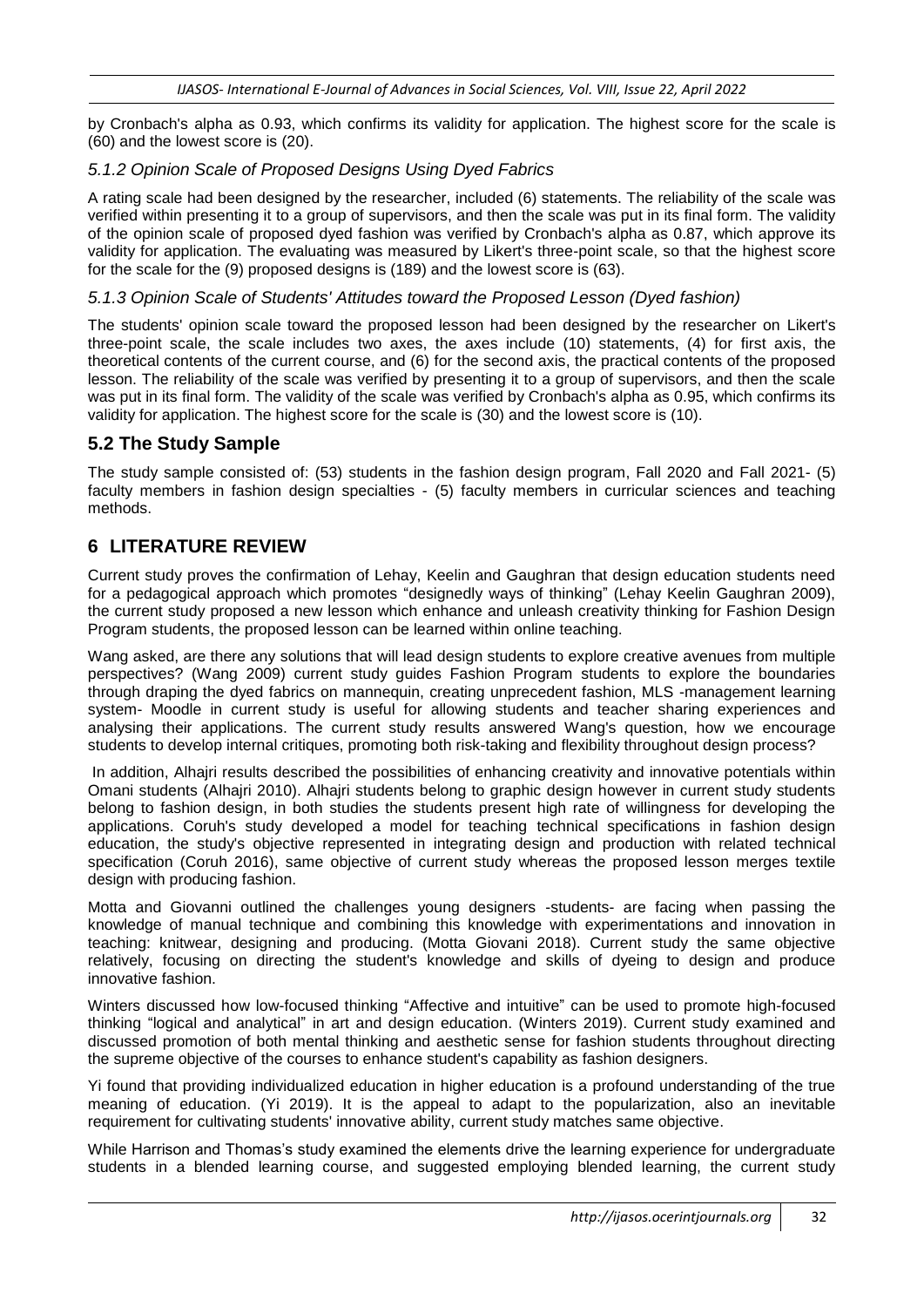examines ultimately employing distance e-learning in teaching and learning Fashion Design courses. (Hrrison, Thomas, 2019)

## **7 (FABRICS DYEING) - CURRENT COURSE "FARM206"**

Students at University of Nizwa- Sultanate of Oman- College of Arts and Sciences - Department of Education and Culture Studies- Fine Arts Program- Fashion Design Specialty, learn the course of Fabrics Dyeing as a course of major requirements of the academic plan, the main objective of the course as follows: Introducing the principles of dyeing arts – learning a brief historical overview of the beginning of dyeing, the development, and influence in the field of textiles.

The course lessons as follows:

1-Historical overview of dyeing beginning and the development across different civilization.

2- Various dyeing methods during different historical ages.

3-Various dyeing process and techniques.

4-Implementing various methods of fabrics dyeing.

5-Training students with the ability of expressing themselves freely to select colours and designs, achieving values of visual textures through dyeing processes.

6-Applying different dyeing techniques on fabrics.

## **8 THE STUDY PROPOSED DESIGNS**

Nine fashion designs had been dyed by Fashion Program Students/Fall2019 and had been designed by the course professor/author.



Fig 1:3): Proposed designs by dyed fabrics- the fabrics are dyed by the students, are designed by the professor/author.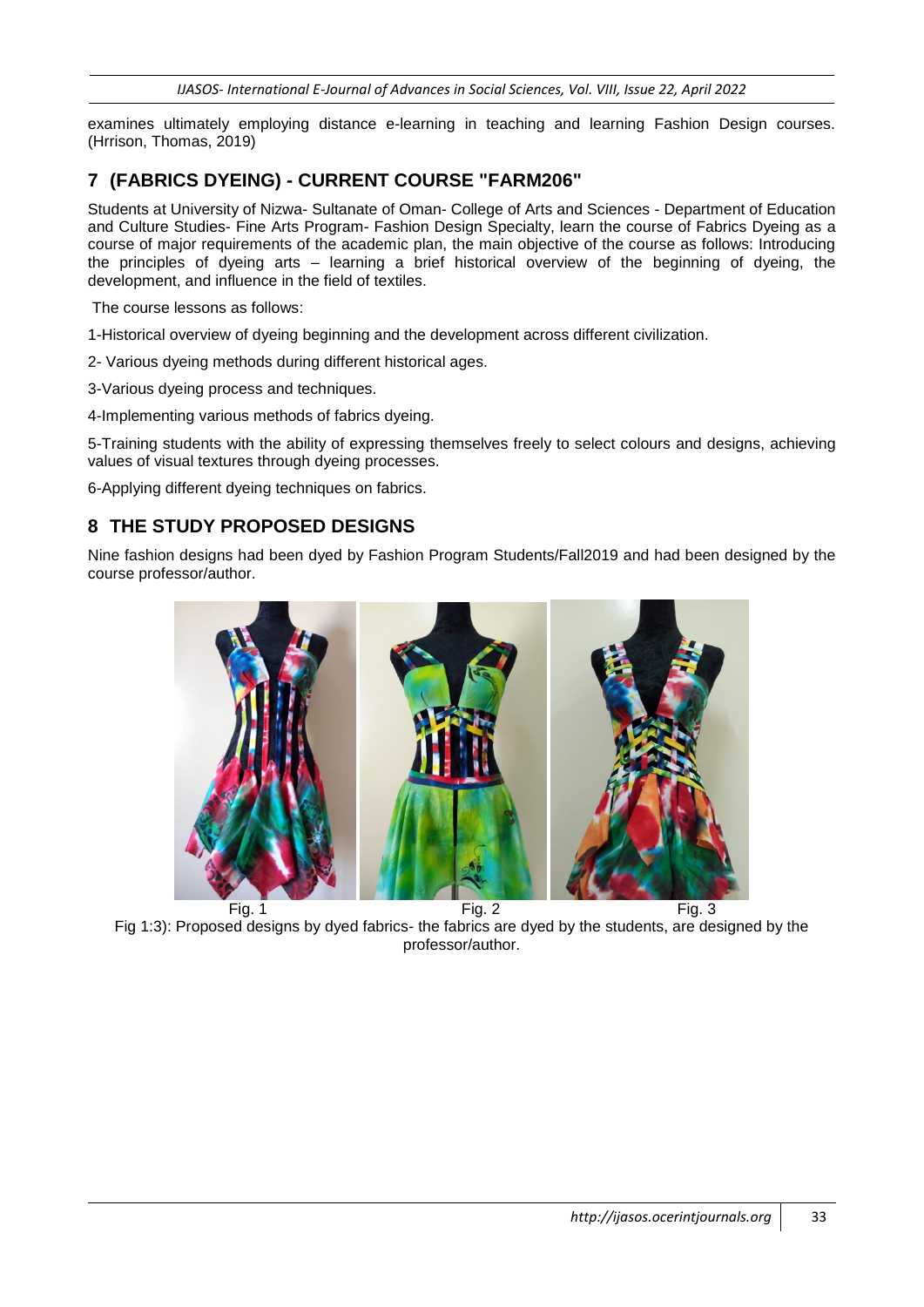

Fig 4:6): Proposed designs by dyed fabrics- the fabrics are dyed by the students, are designed by the professor/author.



Fig 7:9): Proposed designs by dyed fabrics- the fabrics are dyed by the students, are designed by the professor/author.

# **9 STATISTICAL RESULTS**

Each question has been answered through a rating scale, as follows:

## **9.1.1 First question**

1-What is students' satisfaction of the current course of Fabrics Dyeing, online teaching through LMS-Moodle?

First axis of the Rating Scale measures the students' satisfaction of the theoretical content and the second axis for the practical skills, as follows: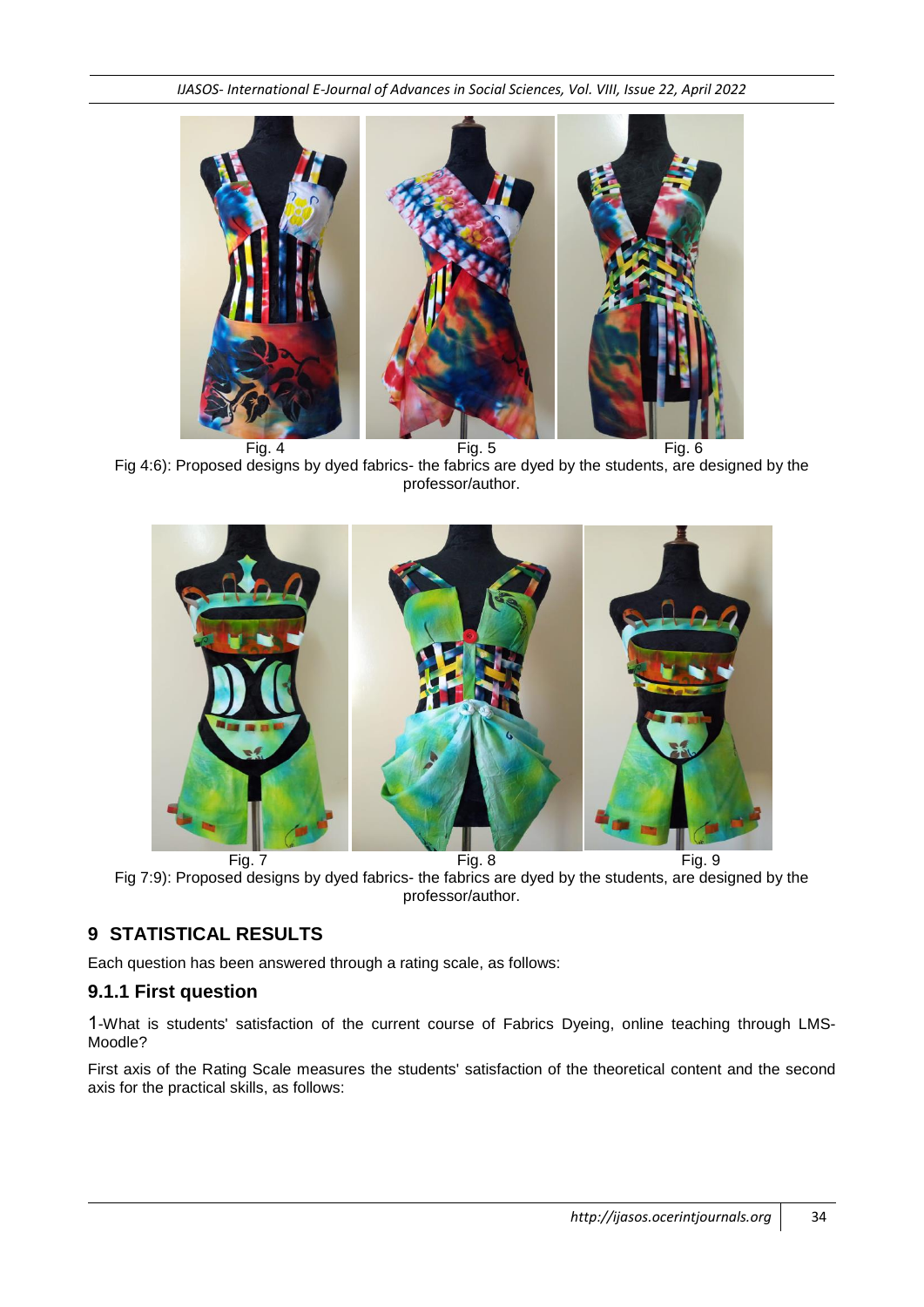| <b>Statement</b>                                                                                             | Response<br>$N = 53$ |       |                |                          |                          |       |
|--------------------------------------------------------------------------------------------------------------|----------------------|-------|----------------|--------------------------|--------------------------|-------|
|                                                                                                              | agree                |       | neutral        |                          | disagree                 |       |
|                                                                                                              | N                    | ratio | N              | ratio                    | N                        | ratio |
| Theoretical contents:                                                                                        |                      |       |                |                          |                          |       |
| -I am Interested in learning the concepts of dyeing fabrics.                                                 | 52                   | 98.11 | $\mathbf 1$    | 1.88                     | $\overline{\phantom{a}}$ |       |
| -I accept recognition of different fabrics dyeing techniques.                                                | 49                   | 92.45 | 4              | 7.54                     | $\overline{\phantom{a}}$ |       |
| -I look for the historical background of dyeing fabrics methods<br>in different countries and civilizations. | 48                   | 90.56 | 5              | 9.43                     | $\overline{\phantom{0}}$ |       |
| -I am interested in identifying the required tools for each<br>method of dyeing fabrics.                     | 48                   | 90.56 | 5              | 9.43                     | ä,                       |       |
| -I am sharing researching more about the dyeing methods and<br>the procedures for each style.                | 50                   | 94.33 | 3              | 5.66                     | -                        |       |
| -I discuss my professor and colleagues the differences<br>between fabrics dyeing techniques.                 | 51                   | 96.22 | 2              | 3.77                     | $\overline{\phantom{0}}$ |       |
| -I participate in a discussion of the advantages and<br>disadvantages of each method of dyeing fabrics.      |                      | 94.33 | 3              | 5.66                     | ä,                       |       |
| -I appreciate the value of my studies in fabrics dyeing course<br>as a fashion designer.                     |                      | 92.45 | 5              | 9.43                     |                          |       |
| -I find the content of Fabrics Dyeing, the current course is<br>sufficient for me as a fashion designer      |                      | 35.84 | 3              | 5.66                     | 31                       | 58.49 |
| Practical skills:                                                                                            |                      |       |                |                          |                          |       |
| -I am interested in learning dyeing fabrics techniques.                                                      | 52                   | 98.11 | $\mathbf 1$    | 1.88                     | ٠                        |       |
| -I eagerly choose the pleat models I want to dye.                                                            | 53                   | 100   |                |                          |                          |       |
| -I am interested in applying insulation with wax to get<br>innovative designs.                               |                      | 100   | $\overline{a}$ | $\overline{\phantom{a}}$ |                          |       |
| -I experiment hand knitting on fabric with different designs to<br>discover effects when dyeing.             |                      | 96.22 | $\overline{2}$ | 3.77                     | $\blacksquare$           | L,    |
| -I share my colleagues the dyeing experiments.                                                               | 49                   | 92.45 | 3              | 5.66                     | 1                        | 1.88  |
| -I eagerly follow marbling method when dyeing the fabric                                                     | 48                   | 90.56 | 3              | 5.66                     | $\overline{2}$           | 3.77  |
| -I apply various dyeing techniques on fabric for discovering<br>the aesthetic effects of each style.         | 50                   | 94.33 | $\overline{2}$ | 3.77                     | 1                        | 1.88  |

#### **Table 1. Students Satisfaction Rating Scale of the current course Fabrics Dyeing.**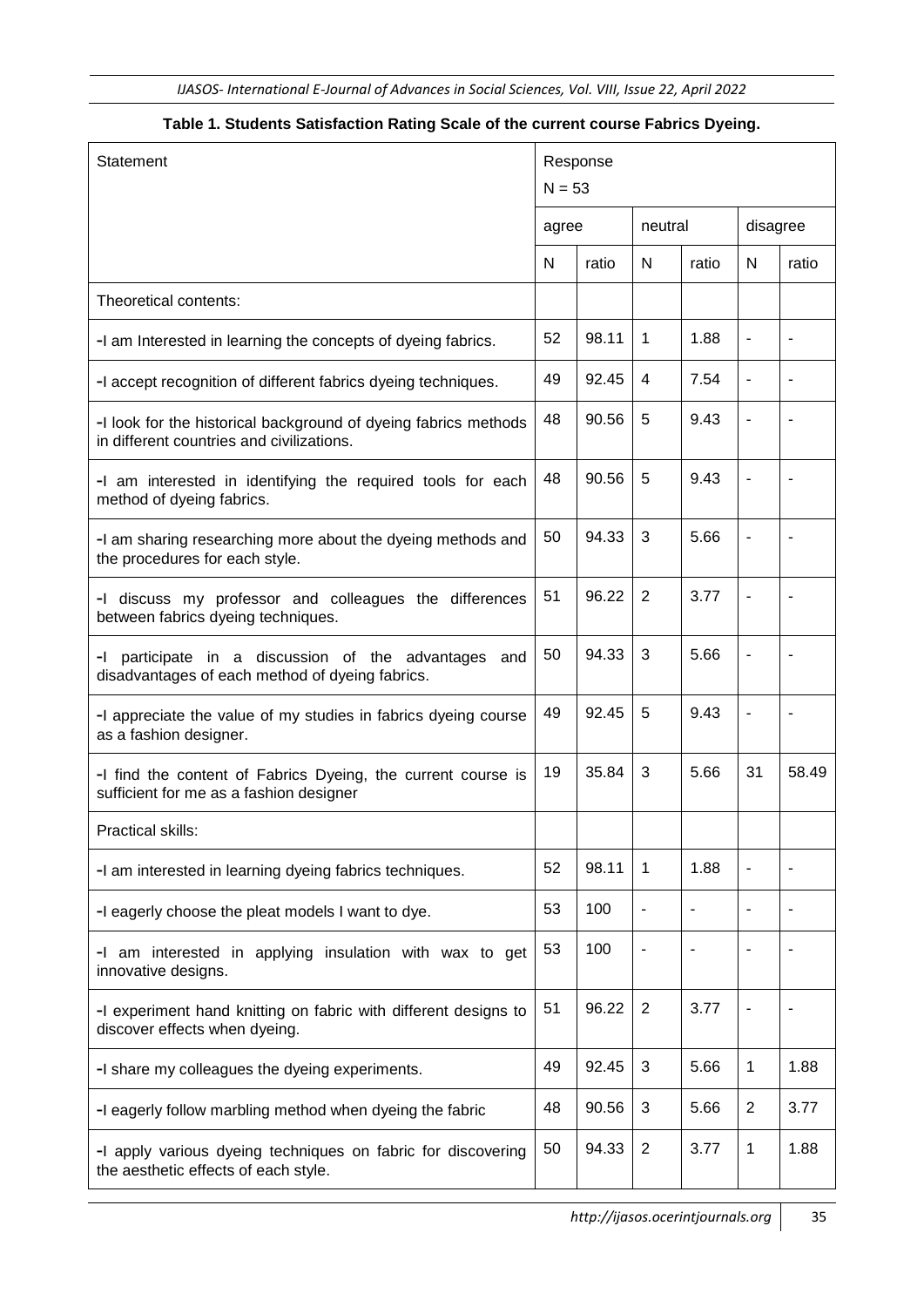| -I am interested in researching on different methods of dyeing<br>fabrics.                | 47 | 88.67 | -3 | 5.66 | 3  | 5.66  |
|-------------------------------------------------------------------------------------------|----|-------|----|------|----|-------|
| -I value the learning of hand dyeing techniques for fashion<br>designer.                  | 47 | 88.67 | 4  | 7.54 | 2  | 3.77  |
| -I find the applications of dyeing techniques are enough for me<br>as a fashion designer. | 23 | 43.39 | 5  | 9.43 | 26 | 49.05 |
| -I did not face problems in online learning of Fabrics Dyeing.                            | 49 | 92.45 | 3  | 5.66 | 1  | 1.88  |

The statistics shows a high rate of appreciation the value of Fabrics Dyeing course as the students are fashion designers 92.45%. Also, statistics indicates, the possibility of online teaching and learning of the course Fabrics Dyeing, 92.45%.

### **Second question**

2-What are students' opinions about the proposed fashion designs which using the dyed fabrics?

The proposed designs have been dyed by the students and have been constructed on dress stand by the course professor/author after ending Fall semester 2020. The questionnaire has been applied on the student of traditional learning Fall 2020 and the student of online learning 2021.

|  | Table 2. Opinion scale of proposed fashion designs using dyed fabrics- by the students. |  |  |
|--|-----------------------------------------------------------------------------------------|--|--|
|  |                                                                                         |  |  |

| <b>Statements</b>                                                                                                                         | Response<br>N. Students=53<br>N. Designs=9 |       |                |       |                |       |
|-------------------------------------------------------------------------------------------------------------------------------------------|--------------------------------------------|-------|----------------|-------|----------------|-------|
|                                                                                                                                           | agree                                      |       | neutral        |       | disagree       |       |
|                                                                                                                                           | N                                          | ratio | N              | ratio | N              | ratio |
|                                                                                                                                           | 471                                        | 98.74 | 6              | 1.25  |                |       |
| -The design applied one or more of fabrics dyeing techniques<br>successfully.                                                             |                                            |       |                |       |                |       |
| -The design achieves successful artistic values in terms of<br>distributing the composition elements (line - shape - colour -<br>texture) | 463                                        | 97.06 | 12             | 2.51  | 2              | 0.41  |
| -The design achieves successful artistic values in composition<br>principles (unity - proportionality - rhythm - balance – contrast)      | 469                                        | 98.32 | 7              | 1.46  | 1              | 0.02  |
| -The design is an innovative product in the field of women's<br>fashion.                                                                  | 462                                        | 96.85 | 14             | 2.93  | 1              | 0.02  |
| -The design is flexible, so it can be redesigned in other ways.                                                                           | 459                                        | 96.22 | 15             | 3.14  | 3              | 0.62  |
| -Inspiration can be taken from the proposed design in creating<br>other commercial designs.                                               | 461                                        | 96.64 | 14             | 2.93  | 2              | 0.41  |
| -I like the design and look forward to designing<br>similar<br>applications with the fabrics that I dye.                                  | 468                                        | 98.11 | $\overline{7}$ | 1.46  | $\overline{2}$ | 0.41  |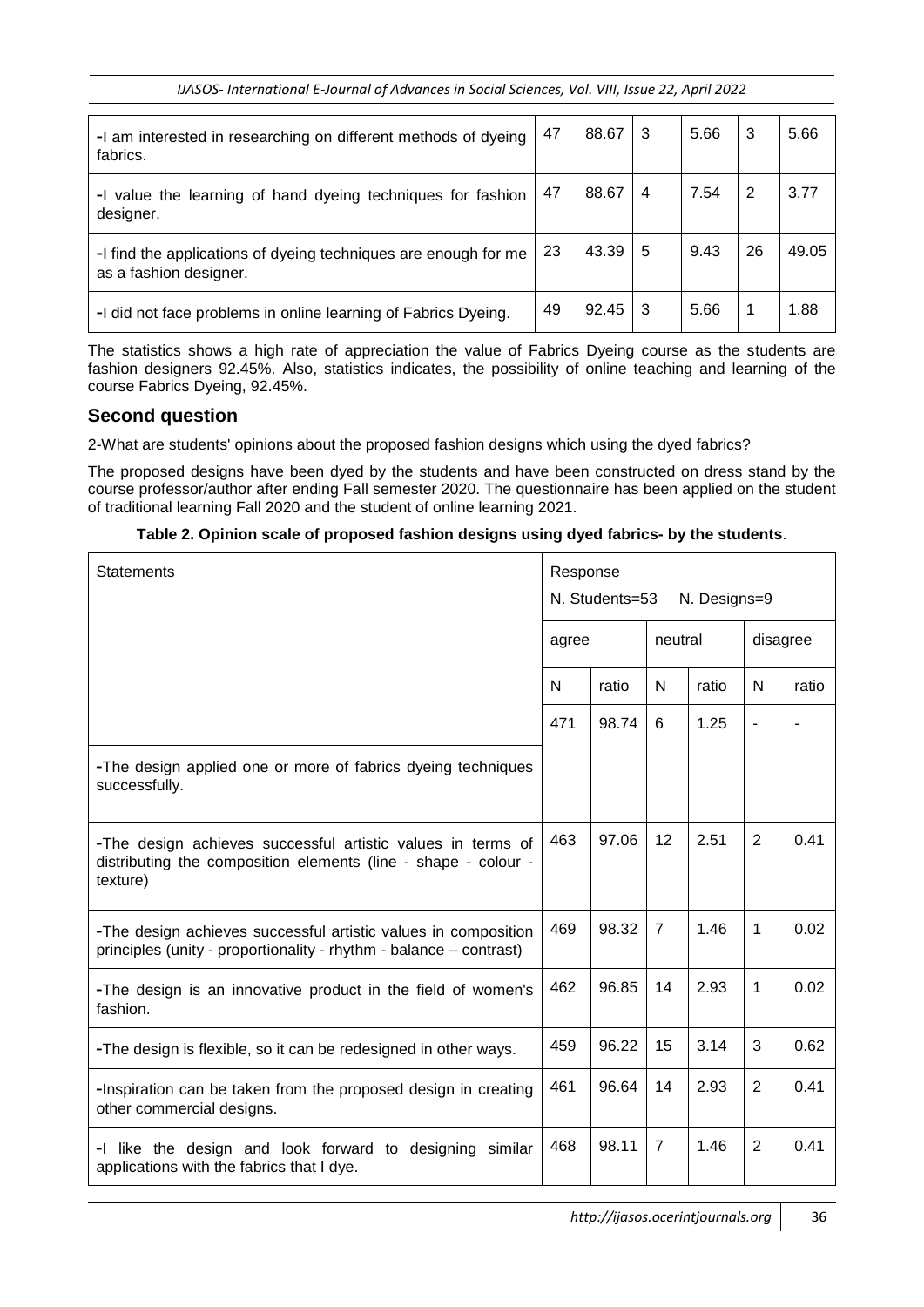The statistics indicate high scale of student's tendency to use the fabrics they dyed in experimenting creativity boundaries of fashion. 98.11% students like to design similar applications as the professor did by their dyed fabrics. In addition to this, the proposed designs have received a high degree of student acceptance in terms of design aesthetics, 97.06% for successful composition elements, and 98.32% for successful composition principles. Also, the questionnaire indicates that the proposed designs are highly flexible and can be applied in different styles, 96.22%.

## **Third question**

What are the fashion designers and instructors review of the proposed fashion designs using the dyed fabrics of the current study?

| Phrase                                                                                                                                                  | Response<br>agree |       | N. Specialists=10 N. Designs=9 |       |                          |       |  |  |
|---------------------------------------------------------------------------------------------------------------------------------------------------------|-------------------|-------|--------------------------------|-------|--------------------------|-------|--|--|
|                                                                                                                                                         |                   |       | neutral                        |       | disagree                 |       |  |  |
|                                                                                                                                                         | N                 | ratio | N                              | ratio | N                        | ratio |  |  |
|                                                                                                                                                         | 89                | 98.88 | 2                              | 2.22  | $\overline{\phantom{a}}$ |       |  |  |
| -The design applied one or more of the fabrics dyeing<br>techniques successfully.                                                                       |                   |       |                                |       |                          |       |  |  |
| -The design achieves successful artistic values in terms of<br>distributing the elements of the composition (line - shape -<br>colour - texture)        | 83                | 92.22 | 6                              | 6.66  | 1                        | 0.11  |  |  |
| -The design achieves successful artistic<br>values<br>the<br>in.<br>composition principles (unity - proportionality - rhythm - balance<br>$-$ contrast) | 82                | 91.11 | 5                              | 5.55  | 3                        | 3.33  |  |  |
| -The design is an innovative product in the field of women's<br>fashion.                                                                                | 82                | 91.11 | 3                              | 3.33  | 5                        | 5.55  |  |  |
| -The design is flexible, it could be redesigned in other styles.                                                                                        | 80                | 88.88 | $\overline{7}$                 | 7.77  | 3                        | 3.33  |  |  |
| - The proposed fashion designs allow inspiration in creating<br>other commercial designs.                                                               | 83                | 92.22 | $\overline{7}$                 | 7.77  | $\overline{\phantom{a}}$ |       |  |  |

|  |  | Table 3. Opinion scale of proposed designs using dyed fabrics- by fashion designers |
|--|--|-------------------------------------------------------------------------------------|
|  |  |                                                                                     |

The proposed designs have received a high degree of specialist's acceptance in terms of design aesthetics, 92.22% for successful composition elements, and 91.11% for successful composition principles. Also, the questionnaire indicates that the proposed designs are highly flexible and can be applied in different styles, 88.88%.

## **Fourth question**

4-What is students' attitude toward the lesson (Dyed fashion)? First axis of the opinion Scale of theoretical content and the second axis for the practical content, as follows: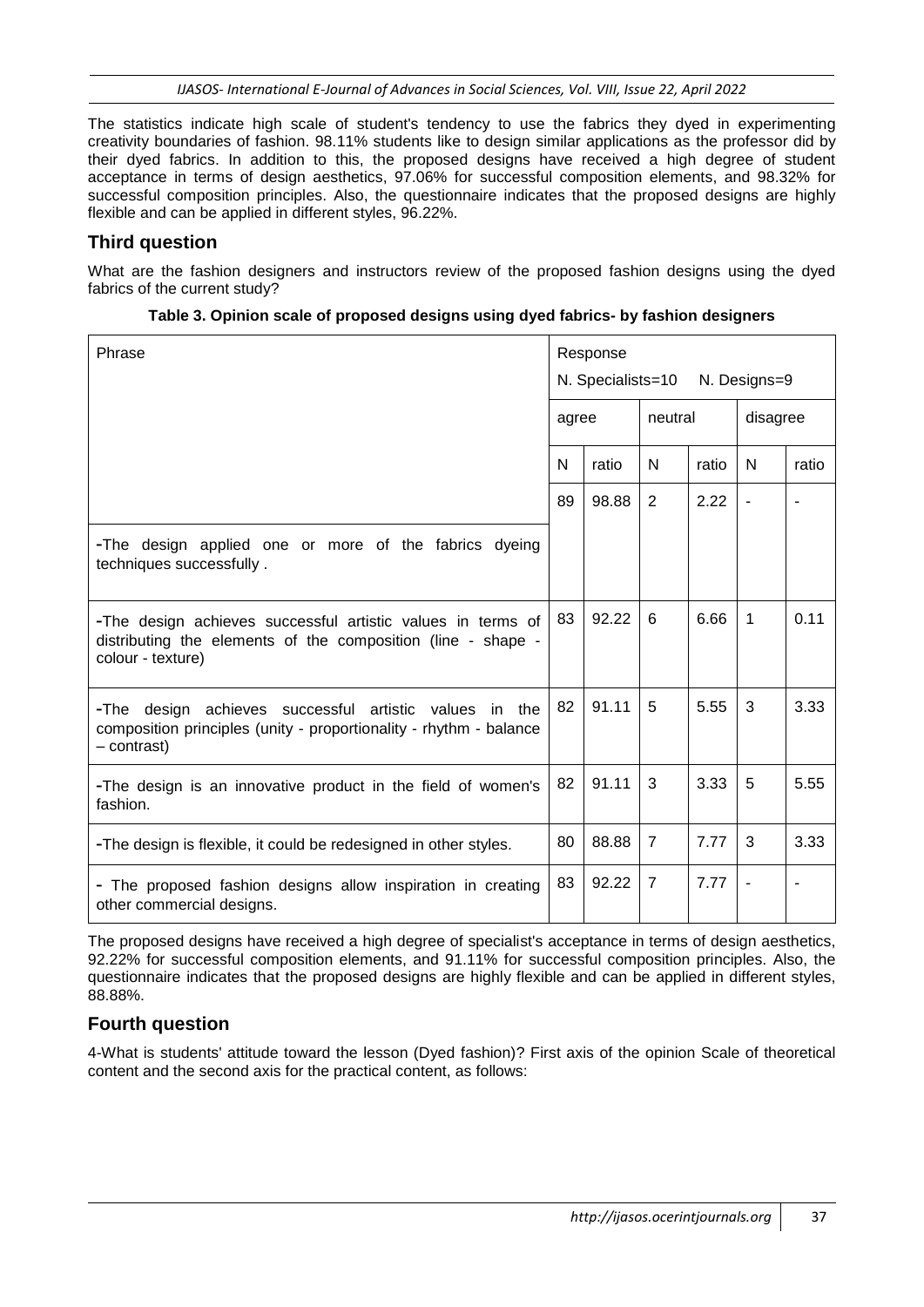#### **Table 4. Opinion Scale of students' attitude toward the proposed lesson (Dyed Fashion)**

| <b>Statements</b>                                                                                        | Response<br>N. Students= 53 |       |                          |                          |              |                          |
|----------------------------------------------------------------------------------------------------------|-----------------------------|-------|--------------------------|--------------------------|--------------|--------------------------|
|                                                                                                          | agree                       |       | neutral                  |                          |              | disagree                 |
|                                                                                                          | N                           | ratio | N                        | ratio                    | N            | ratio                    |
| Theoretical content                                                                                      |                             |       |                          |                          |              |                          |
| -I am looking forward to learning the experiences of the fashion<br>designers in employing dyed fabrics. | 52                          | 98.11 | 1                        | 1.88                     |              |                          |
| -I am looking to research dyeing fashion collections.                                                    | 50                          | 94.33 | 3                        | 5.66                     | ÷            |                          |
| -I am looking to analyse the aesthetics of dyed fashion.                                                 | 53                          | 100   | ٠                        | $\blacksquare$           |              |                          |
| -I find that analysing of fabrics dyeing designs reinforces my<br>ideas in this direction.               | 52                          | 98.11 | 1                        | 1.88                     | ٠            | ٠                        |
| -I find online learning is largely successful in learning theoretical<br>frames of fashion major course. | 47                          | 88.67 | $\overline{2}$           | 3.77                     | 4            | 7.54                     |
| <b>Practical Framework</b>                                                                               |                             |       |                          |                          |              |                          |
| -I am looking to examine designing fashion through the fabrics I<br>dyed.                                | 52                          | 98.11 | 1                        | 1.88                     | ٠            |                          |
| -I am looking forward to discussing my design ideas with my<br>colleagues.                               | 51                          | 96.22 | 1                        | 1.88                     | 1            | 1.88                     |
| -I apply fashion designing through my dyed fabrics.                                                      | 53                          | 100   | $\overline{\phantom{a}}$ | $\overline{\phantom{a}}$ | ÷            | ٠                        |
| -I find a necessity of proposing fashion designs through the dyed<br>fabrics.                            | 52                          | 98.11 | 1                        | 1.88                     |              |                          |
| -I am interested on enhancing the skills of creating thinking<br>through dyed fabrics designing.         | 52                          | 98.11 | 1                        | 1.88                     |              |                          |
| -I find the main objective of studying dyeing methods is to<br>propose fashion designs.                  | 51                          | 96.22 | $\overline{2}$           | 3.77                     | ٠            | $\overline{\phantom{a}}$ |
| -Online learning did not hinder the development of mental<br>capabilities and artistic sense.            | 45                          | 84.9  | 5                        | 9.43                     | $\mathbf{3}$ | 5.66                     |

The statistics indicate a high rate of Students' willingness to receive information and skills related to the Fashion Design major through online learning, and to develop their abilities as fashion designers by designing fashion applications on what they dyed during their learning. The statistical results also show the students 'readiness to receive the proposed lesson, which aims to provide knowledge and practical skills.

### **Fifth question**

5-what is the proposed plan of the new lesson (Dyed fashion), theoretical/ practical- objectives/ contents?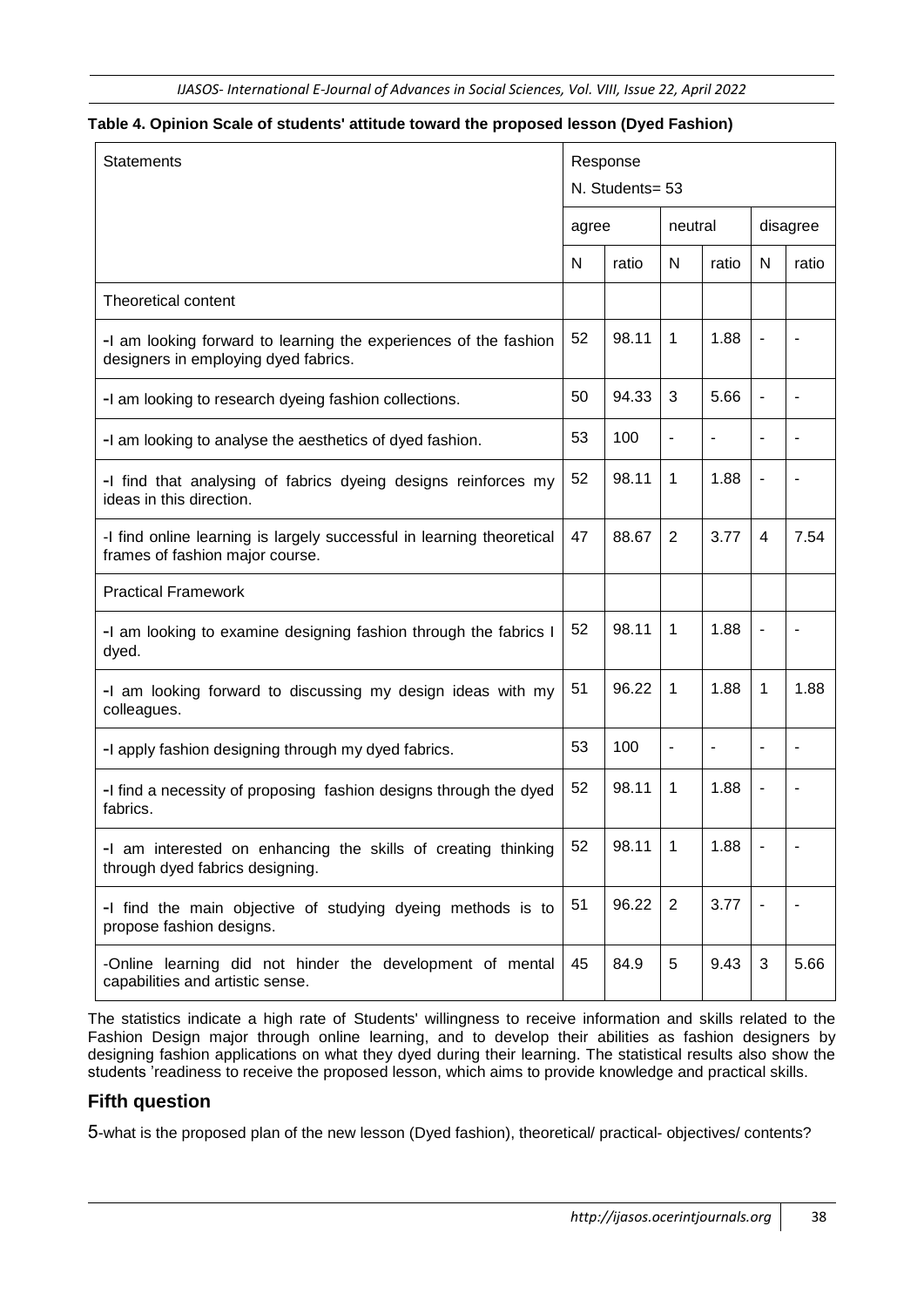| The objectives<br>(theoretical)                                                                                 | The content<br>(theoretical)                                                                                       | The objective (practical)                                                                       | The content<br>(practical)                                                                |
|-----------------------------------------------------------------------------------------------------------------|--------------------------------------------------------------------------------------------------------------------|-------------------------------------------------------------------------------------------------|-------------------------------------------------------------------------------------------|
| The student<br>analyses different<br>models of fashion<br>that employ<br>dyeing<br>techniques in<br>production. | Presenting and analysing<br>of different models of<br>dyeing applications in the<br>field of fashion design.       | To activate the creative<br>abilities of the student<br>through proposing dyed<br>fashion.      | experimenting fashion<br>designing through dyed<br>fabric structuring.                    |
| The student<br>analyses some<br>fashion shows<br>that depend on<br>the technique of<br>dyeing fabrics.          | Analysing of dyeing<br>methods used in designs<br>(knotting - fastening -<br>marbling - hand sewing -<br>folding). | The student shall employ<br>dyeing techniques in<br>designing a creative<br>commercial product. | Designing and<br>implementing of a simple<br>commercial design from<br>hand-dyed fabrics. |

#### **Table 5: The proposed lesson (Dyed Fashion)**

## **10 CONCLUSION**

In pandemic time through online teaching professors are required to teach and continue developing the courses, pandemic time which humanity faced since December 2019 taught us that teaching and learning will not be as before, one of the real challenges is Fashion Design courses, which needs real existence of students with their professor's face to face. In current study the author examine the capability of teaching fashion major courses ultimately through online learning, specially that fashion design depends on learning many practical skills, initializing students for being fashion designers, the current study applied the experiment on course of "Fabrics Dyeing", current study recommends to follow the online learning in teaching similar courses, in addition to develop fashion related courses to enhance creative thinking of students for being fashion designers.

The course of (Fabrics Dyeing) had been taught in Fall 2020 by the author in traditional learning, and online at pandemic in Fall 2021 the author re-taught the course, applied the study questionnaire, looking forward to applying the proposed lesson -within current study- on Spring 2023. The professor/author followed synchronize learning in teaching both the theoretical and practical frameworks of the course. In advancing vision for teaching the course, the author proposed a lesson entitle (Dyed Fashion) and designed three rating scales for measuring: 1- Students Satisfaction of the current course Fabrics Dyeing, 2- Opinion scale of proposed designs using dyed fabrics, 3- students' attitude toward the proposed lesson (Dyed Fashion) the results indicate a wide scale of student's tendency towards the proposed lesson, which will be applied Spring 2022.

## **11ACKNOWLEDGEMENT**

I wish to acknowledge University of Nizwa for providing the support of online teaching in pandemic time. Also, I appreciate my students at University of Nizwa for their kind response and support in performing the experiment and for the effort in online learning for practical courses in the Covid-19 pandemic time.